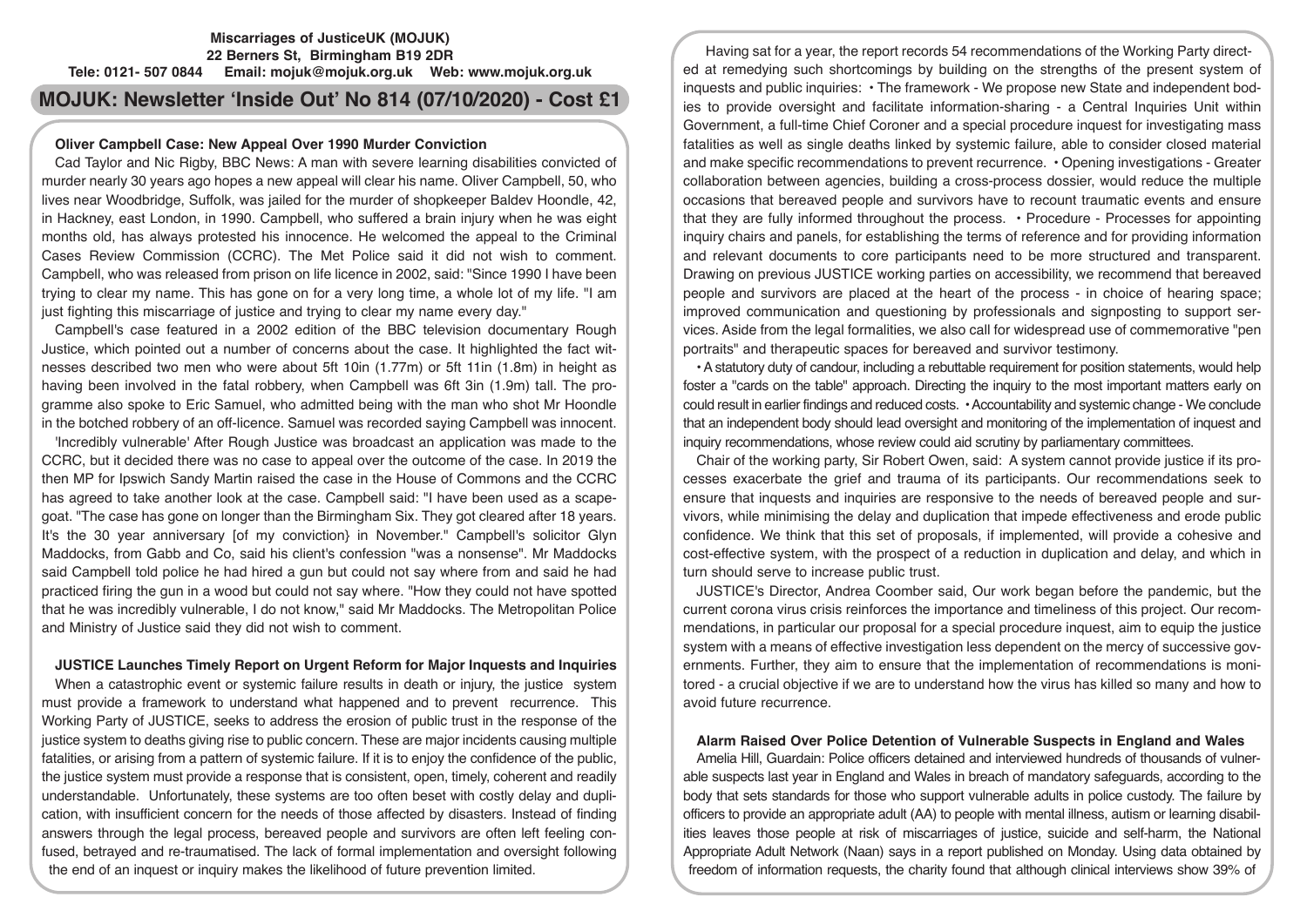adult suspects in police custody have a mental disorder, the police recorded a need for an AA to be present in only 6.2% of detentions and 3.5% of voluntary interviews. Local variation was found to be huge, with rates at some police forces at just 0.1%.

The chief executive of Naan, Chris Bath, said this meant vulnerable people could have been detained and interviewed 327,000 times without the support the government had agreed was necessary to ensure fairness and protect the legal rights of interviewees and vulnerable suspects. Bath said: If officers fail to secure the support of AAs, they risk making evidence unreliable. When this is raised in court by lawyers, prosecutions can be abandoned, at significant waste of time and expense. "Our report reinforces calls for the Home Office to create a statutory duty on local authorities, or another independent body, to provide help for vulnerable adults in police stations,."

In August 2018 the Home Office made significant updates to rules regarding vulnerable suspects and the presence of appropriate adults, after asking Naan to look into the issue. The charity has now completed its assessment of whether the changes have improved the situation, and Bath said the finding were disappointing. "The sad fact is that the changes have made no significant difference at all." The report also found that less than one in five people identified by NHS liaison and diversion (L&D) services, who operate in police custody to identify vulnerable people, had been given an AA by police. "Among the 55,301 adult L&D clients who did not have an AA, 68% had one or more mental health issues while 15% were at current risk of suicide or self-harm," Bath said. "It is hard to understand why anyone that vulnerable is not deemed to be in need of an AA."

Martyn Underhill, the Dorset police and crime commissioner, who speaks for the Association of Police and Crime Commissioners on police custody, said he would write to ministers to raise awareness of Naan's report and seek action. "This latest report from Naan is a sobering and disappointingly familiar read," he said. "Unfortunately, the evidence collected by Naan clearly demonstrates once again how vulnerable people entering police custody are still not receiving the necessary support. "This is neither in the interests of police, suspects, nor victims and can undermine public confidence in policing and the wider justice system. There is still a clear need for the government to determine through legislation, a responsible agency to deliver appropriate adults for vulnerable people aged 18 and over, and to provide ringfenced funding for the delivery of this resource." A Home Office spokesperson said: "The government is clear that all vulnerable people in police custody should receive the support they need and existing legislation sets out the roles and responsibilities for this."

## **Brook House IRC Not To Hear Witnesses Until Four Years After Abuse Uncovered**

Zohra Nabi, Justice Gap: Zohra Nabi, Justice Gap, https://is.gd/gI4IqM The public inquiry into mistreatment of detainees at an immigration centre near Gatwick airport uncovered by a Panorama investigation three years ago is unlikely to hear from witnesses until next year. The Brook House inquiry, chaired by Kate Eves, is the first public inquiry to investigate immigration detention, and covers abuses exposed by undercover footage obtained by a former detainee custody officer which showed employees of government contractor G4S physically and verbally abusing patients, with one member of staff throttling a detainee and threatening to 'put [him] to fucking sleep.'

In a virtual preliminary hearing on Friday, lead counsel Cathryn McGahey QC admitted that oral evidence would njot be heard until June 2021. Whist G4S is no longer involved in the running of Brook House, former detainees are determined that 'lessons should be learnt', and that there be no repeat of the abuses they suffered. Nick Armstrong QC described the delay in the progress of the Inquiry as 'disappointing and dispiriting.' Representing core participant BB,

Armstrong highlighted that the inquiry was in breach of its obligations under article three under the European Convention on Human Rights prohibiting inhuman or degrading treatment or punishment. BB was one of two former detainees who featured in the Panorama to have taken the Home Office to the High Court over alleged abuse at G4S-run Brook House immigration removal centre.

The inquiry was established not only with the purpose of investigating the abuses suffered by detainees of the detention centre but looking at the extent to which the policies and staffing practices at Brook House caused or contributed to that mistreatment. In her opening statement, Kate Eves stated that she will look not only at the treatment of detainees at Brook House, but consider 'the current practice, policies and procedures which operate in immigration removal centres now.' The Brook House inquiry has already been subject to numerous delays. Multiple factors were cited, including evidence amassing hundreds of thousands of pages, as well as setbacks in collating and submitting documents and the loss of dedicated office and hearing space during the pandemic. Additionally, the need for interpreters, and the questioning of witnesses, meant that oral evidence cannot be heard virtually.

Whilst the inquiry is still inviting both former employees of G4S and former detainees to come forward with information they may have on the abuses that took place, Kate Eves heard arguments as to whether undertakings should be given by the Attorney General and the Home Secretary with representatives of core participants highlighting concerns surrounding giving evidence in cases where citizenship or freedom might be in the balance. Although the employees shown in the documentary no longer work for G4S, as of yet, charges have not been brought by Sussex Police.

Kate Eves acknowledged 'unavoidable delays in collating and submitting evidence' and promised core participants that she was 'fully committed to carrying out this Inquiry at all due pace, while ensuring that it is thorough and rigorous in its approach'. 'Over the past months, the inquiry team has been gathering critical evidence and we have been pleased to hear from additional witnesses,' Eves said in a statement ahead of last week's hearing. 'We hope that still more people will come forward to help make sure that we can build a clear picture of what happened in Brook House in that time in 2017. I would like to encourage anyone with information to contact the Inquiry and we will make sure you have the right support to do this safely.'

# **Communication, Education and Speech Difficulties in the Criminal Justice System**

Ella PG-Gannon: The level of educational achievement by incarcerated offenders in the UK is far lower than the average. In addition, 40-50% of prisoners assessed in John Rack's research for the Dyslexia Institute (2005) were at or below levels of literacy and numeracy expected of an 11-year old. In 2007, the Prison Reform Trust reported that prison populations who showed serious deficits in literacy and numeracy reached up to 60% with a 30% dyslexia rate. This literacy problem extends to oral speech. People in the Criminal Justice System are ten times more likely to have a Speech and Communication Difficulty than members of the public. Research shows that 60% of young male offenders have a communication deficit as opposed to 3-10% of the general population (Available evidence for young female and adult offenders shows similarly high levels of speech-difficulties.) In the UK, low socio-economic status (SES), speech difficulty and school exclusions are co-morbid factors for offending. Having a speech difficulty also makes it near impossible for anyone with significant communication difficulties to navigate a legal system built upon excessive jargon without help. The criminal justice system must make structural interventions to protect the rights of persons with Speech and Communication Difficulty.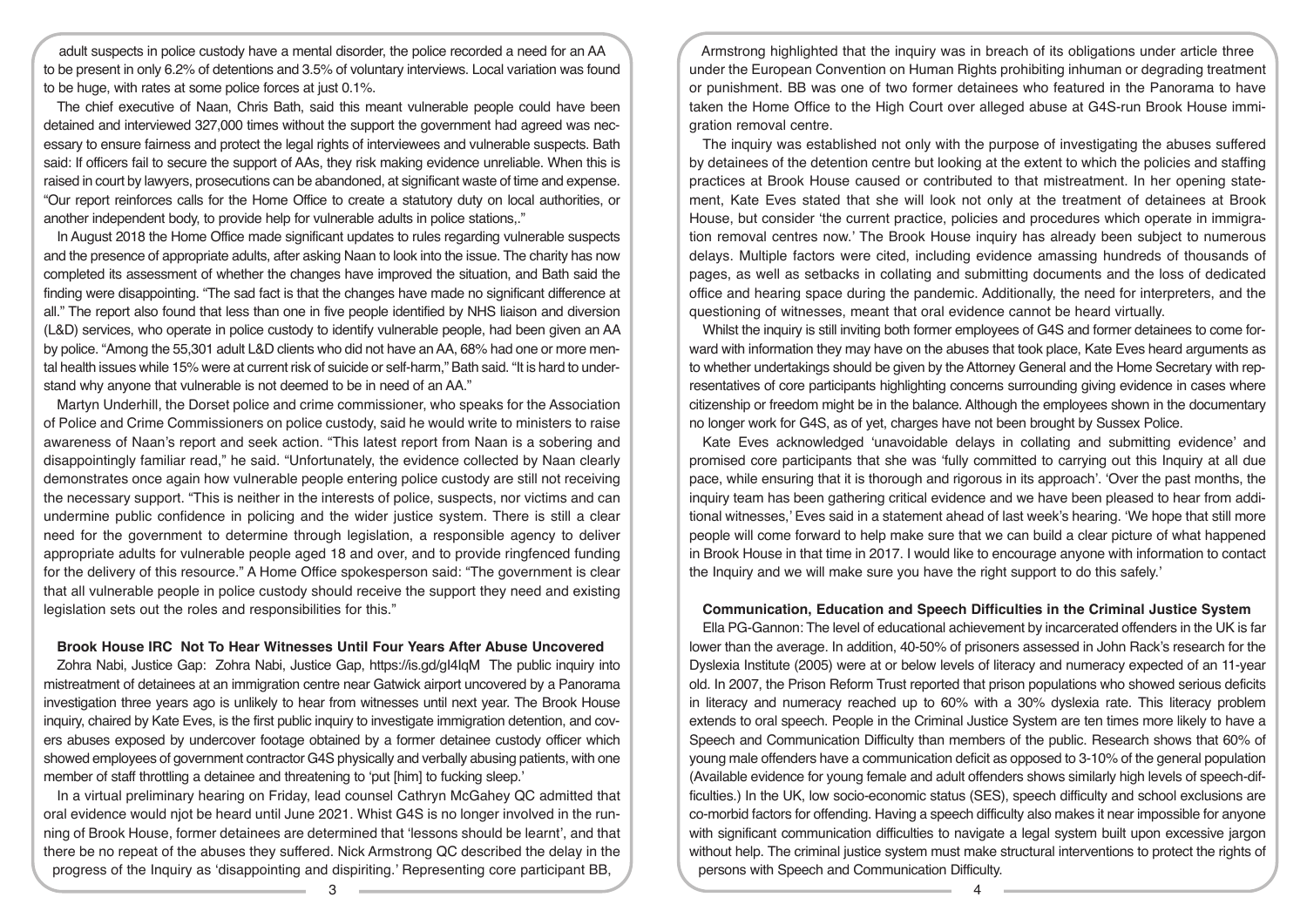Solitary Confinement: In-depth studies have been done on the effect of lower socioeconomic status on Speech Difficulties. Roy et al. (2014)found that children from low SES backgrounds are at disproportionate risk of language delay. A high proportion of children from low SES neighbourhoods enter preschool without the most basic speech, language and attentional skills expected for their age. K Bryan found that in low socioeconomic areas, children in this category are as many as 50%. This affects literacy and ultimately leads to children falling further and further behind in education. By contrast, Roy's research found that children in the mid-high SES bracket found core language tasks effortless.

This pattern can lead to what Bryan calls the 'compounding risk model' where children who lack oral language skills are at higher risk for poor literacy, at a detrimental effect to their success in school education. This, in turn, increases their risk of behavioural and mental health difficulties, and youth offending. The link between Speech-Difficulties and school exclusions is clear. According to Clegg et al. (2009), over 60% of children facing school exclusion have a Speech, Language or Communication difficulty (SLCN). School exclusion compounds the risk of offending in young people. There are high levels of earlier school exclusion among young offender populations; 88% of boys and 74% of girls in custody have been excluded from school. Finally, Roy et al. found that in young offenders' institutions, 36% of boys and 41% of girls were 14 or younger when they ceased to attend school.

It is easy to see that education has a protective effect on young people that excluded children quickly loose. In addition to increasing the risk of offending, communication difficulties are a substantive barrier to access to justice. From the first point of contact with the Criminal Justice System, from arrest, through interrogation and into court, people who have SLCN are disadvantaged. Multiple conditions can obstruct a person's communication with police or legal professionals (such as autism, receptive language aphasia or severe learning difficulty). Changing one's story mid-interrogation, not answering a question, or slurring one's words are often interpreted as signs of guilt when they are due to communication difficulty. The RCSLT's open course, The Box, goes into this in depth.

Meanwhile, court cases involve excessive jargon that is often intelligible to most of the general public, and that much more so for people with low levels of literacy or communication difficulties. The Bradford Youth Offending (2006) found that there was a poor recognition and explanation of some of the most common words spoken in court (e.g. jury, defendant) and all participants identified difficulty in understanding. It is important that people on all levels of the justice system are educated about the role communication and literacy plays in conviction, or one of the UK's most vulnerable groups of people will continue to be at higher risk of unjust imprisonment.

## **Abdul Rashid V Chief Constable West Yorkshire Police**

1. This is an appeal against the judgment of Mr Recorder Nolan QC handed down on 20 September 2019, dismissing the Claimant's claim for damages for wrongful arrest, false imprisonment and trespass.

2. The Claimant was arrested on 7 March 2012 at his home in Bradford. The arresting officer was DC Mark Lunn. The Claimant was taken to a police station, where he was interviewed. He was released on bail later in the day. Three of his premises were searched, pursuant to warrants. He was interviewed again on a number of occasions. In June 2013 the Crown Prosecution Service decided that no charges should be brought against him and he was released from bail.

3. The Claimant's arrest formed part of an investigation called Operation Thatcham, which resulted in 45 individuals being convicted of fraud-related offences relating to fraudulent

claims against motor insurers for compensation for alleged whiplash injuries sustained in fictitious or exaggerated road traffic accidents. That operation commenced in April 2011, following the conviction of Nadeem Khaled and his brother Khazeem for mortgage fraud. Nadim Khaled was the ringleader of the organised crime group. He ran a claims management company known initially as Advance Claims and later as Concept Claims. Like the Recorder, I will refer to it as Advance Claims. It made many fraudulent claims. The Recorder found it to be a corrupt and dishonest organisation inextricably linked to the organised crime group.

4. The Claimant was a GP who provided medical reports for Advance Claims' clients. The Recorder found that: (1) The Claimant first came to the police's attention when a hand-written appointments diary was found in the car of one of the conspirators, Frank El Habbal, showing appointments for the Claimant to examine potential claimants. Similar diaries were found in Advance Claims' offices. (2) The Claimant would examine up to 50 potential claimants in a day, booked 10 minutes apart over a continuous 8 hour period. (3) He charged his instructing solicitors £470 for each claimant he examined and reported on. (4) A Dr McAvoy advised the police that medical examination of claimants in such cases should take between 20 and 30 minutes and that a reasonable fee for the examination would be between £250 and £300. (5) A Dr Tedd commented adversely on the quality of the Claimant's reports, saying, for instance, in a note dated 29 November 2011, "I still don't believe that the person doing these reports is qualified, unless he/she is just taking the mickey." (6) The Claimant made regular payments to Advance Claims, including payments totalling £24,865 in the period from 28 June 2010 to 20 September 2011. (7) Nadeem Khaled and others were arrested on 10 October 2011. A restraining order was imposed on the account into which the Claimant had been paying this money. On 3 November 2011 the Claimant was told in an email about the frozen bank account. On 21 November and 11 December 2011 the Claimant made payments of £825 and £2,550 respectively into the account of NK Business Consultants, which was controlled by the organised crime group.

5. The claim was tried over 10 days. The central issues in the case were whether DC Lunn and his fellow officers (a) honestly, and (b) reasonably believed: (1) that there were reasonable grounds for suspecting that an offence had been committed by the Claimant; and (2) that it was necessary to arrest the Claimant to allow the prompt and effective investigation of the offence.

6. There were also issues as to: (1) Whether the search warrants had been obtained lawfully and by due process. (2) Whether the Claimant would have been lawfully arrested by another officer, if he had not been arrested by DC Lunn. This was referred to as the "Lumba/Parker issue", by reference to Parker v Chief Constable of Essex Police [2019] 1 WLR 2238. (3) Whether the ex turpi causa doctrine applied.

*7. DC Lunn did not give evidence. He had left the police force following an allegation of misconduct made in 2012, which concerned his proposing to set up in business as a private investigator.* 

8. Taken at its highest, the Claimant's case was that DC Lunn decided to arrest the Claimant, not because he genuinely suspected the Claimant of any crime, but because he wanted to further his own career as a private investigator by being able to boast of having arrested a GP as well as having been part of Operation Thatcham. The Claimant also contended that other officers either did not properly investigate, or covered up, DC Lunn's activities, which may have gone so far as his receiving £183,000 from an insurance company to finance his proposed business, and which certainly appear to have created a potential conflict between his duties as a police officer and his interest in furthering his proposed business.(8)(a) Reasonable Grounds: Second and Third Reasons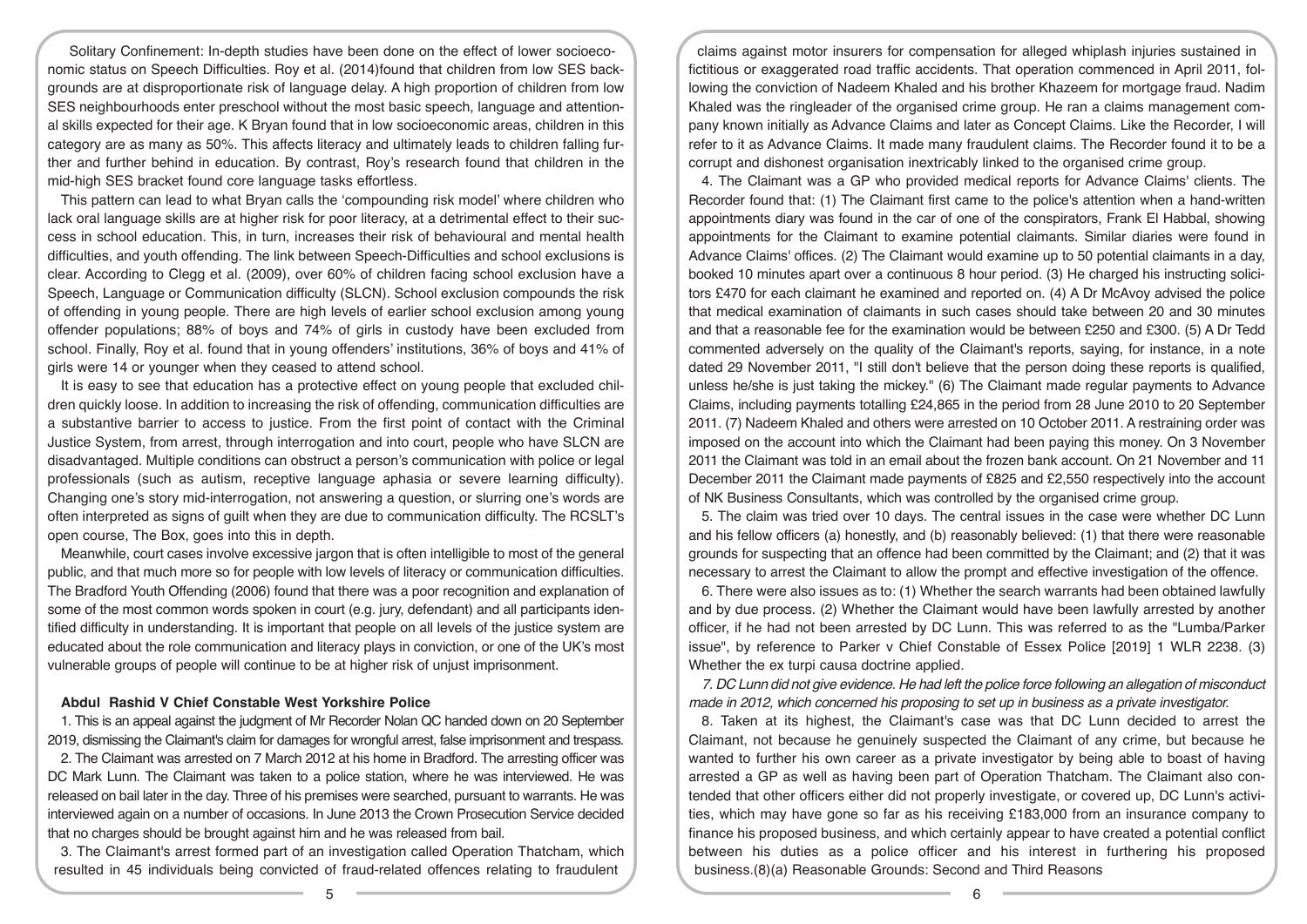88. Miss Checa-Dover acknowledged that the second and third reasons were really two ways of saying the same thing. Moreover, given that the police had search warrants, the only evidence which could necessitate an arrest of the Claimant would be evidence concealed on his person, which in practice meant his mobile telephone.

89. It is clear from the Operational Order and the Interview Notes that the intention to arrest the Claimant was formed before DC Lunn and his colleagues attended at the Claimant's home. That is perhaps difficult to square with the requirement of section 32(5) of PACE, under which the power to search the Claimant on arrest could only arise if the officer had reasonable grounds for believing that the Claimant might have concealed on him anything for which a search was permitted. The arrest took place at 6 am, when the Claimant answered the door in his night clothes. The search record shows that his I-phone was seized from his bedside table. The custody search record shows that he did not have a mobile telephone on him when he was searched at the police station. These factors certainly cast doubt on the question whether section 32(5) was satisfied.

90. In addition, however, Mr Pennock submitted that, with a suspect who was expected to be cooperative, an arrest could not reasonably be thought necessary unless the suspect refused to cooperate or gave the appearance of refusing to cooperate. In other words, as in Commissioner of Police for the Metropolis v MR, DC Lunn could have asked the Claimant for his telephone and would only have had reasonable grounds for believing that it was necessary to arrest the Claimant if the Claimant appeared to be failing to comply with that request.

91. Given the particular circumstances of this case, I accept that submission. I conclude that there were no reasonable grounds for believing that it was necessary to arrest the Claimant and that his arrest was therefore unlawful.

92. As I have said, grounds 9 and 10 in the grounds of appeal concern what the Recorder said about issues which did not arise for decision, given his primary conclusion. The Recorder did not give reasons in paragraphs 44 and 45 of his judgment for his conclusions on these issues, and I agree with Miss Checa-Dover that the Recorder did not in fact go so far as to say in paragraph 45 that he would, if necessary, have held that the ex turpi causa doctrine applied. He merely made findings as to the nature of the Claimant's conduct.

93. In any event, however, it follows from my conclusion that there were no reasonable grounds for believing that it was necessary to arrest the Claimant that: (1) it cannot be said that, if DC Lunn had not arrested him, another officer would have arrested the Claimant lawfully; and (2) there is no scope for the application of the ex turpi causa doctrine, since the conduct on the part of the Claimant referred to in paragraph 45 of the Recorder's judgment merely provided the occasion for his arrest, but did not cause him to be arrested unlawfully.

94. It follows that this appeal should be allowed.

95. Since I am disagreeing with him, I need not say much about ground 1 in the grounds of appeal, which alleges that the Recorder failed to give any, or any adequate, reasons, for the findings which are challenged by grounds 2 to 4 and 6 to 10 in the grounds of appeal and for his decision not to draw an adverse inference from the Defendant's failure to call DC Lunn.

96. As I have said, the Recorder did not give reasons for his alternative conclusions. As to the reasons which the Recorder gave for his primary conclusion, a judgment does not have to address every piece of evidence relied on or every argument advanced during the trial. I accept that it could be said that, viewed in isolation, page 22 of the judgment is terse, but it has to be read in the context of the 21 pages which precede it. I have had occasion in this judgment to look in some detail at some of those earlier pages, where it can be seen that

the Recorder has considered and rejected various submissions made on behalf of the Claimant, but has accepted the evidence of the Defendant's principal witness and has accepted that the principal documents relied on by the Defendant were genuine contemporary documents.

97. Looking at the judgment overall, it cannot be said that the Recorder failed to give sufficient reasons for his primary decision. In short, the judgment said enough to tell the Claimant why he had lost. 98. I allow this appeal. I quash the Recorder's decision and substitute for it a judgment that the Claimant's arrest was unlawful for the reason which I have given.

## **Jon Venables Denied Parole Over Child Abuse Images**

One of the killers of toddler James Bulger has been refused parole for possessing child abuse images. Jon Venables had applied for parole after being jailed for having child abuse images on his computer in 2017. He served eight years for the murder of James Bulger in 1993 and was freed on licence, along with Robert Thompson, and given lifelong anonymity in 2001. His parole bid can be reviewed within two years, the Parole Board said. James Bulger was tortured and killed by Venables and Thompson, both aged 10 at the time, after they took the two-year-old from a shopping centre in Bootle, Merseyside. In 2010, under his new name, Venables was jailed for having child abuse images on his laptop. He was released after serving three years and given a second new identity. In 2017 he was sent back to prison for 40 months after more abuse photographs were discovered on his computer. His application to be freed has been rejected by the Parole Board following an assessment of his case. The date of the next review will be set by the Ministry of Justice, the Parole Board said.

#### **Bloody Sunday: No Further Charges Against Former Soldiers**

Julian O'Neill, BBC News: The Public Prosecution Service has stuck to its original decision to bring charges against no more than one soldier in relation to Bloody Sunday. It followed a review of the cases of 15 veterans, who it determined there should be no action against last year. Thirteen people were killed and 15 were wounded when the Army opened fire on civil rights demonstrators in Londonderry in January 1972. One man, Soldier F, remains the sole individual facing court. The reviews were requested by the families of some of the victims.

Their solicitors say they are likely to challenge the outcome by way of a judicial review. No new evidence was submitted for the reviews and solicitors for the families sent detailed submissions to the PPS setting out why they believed the decisions were wrong. They believe about 10 other soldiers should be facing prosecution for murder and attempted murder. The PPS said the reviews were undertaken by its senior assistant director, Marianne O'Kane, who was not previously involved in the cases. She looked at the deaths of 10 victims who died on Bloody Sunday, as well as 10 others wounded. "I have concluded that the available evidence is insufficient to provide a reasonable prospect of conviction of any of the 15 soldiers who were the subjects of the reviews." Accordingly, the decisions not to prosecute these 15 individuals all stand.I know that today's outcome will cause further upset to those who have pursued a long and determined journey for justice over almost five decades. I can only offer reassurance to all of the families and victims of Bloody Sunday, and the wider community, that my decisions were conducted wholly independently and impartially, and in accordance with the Code for Prosecutors."

Kate Nash, whose brother William was among those killed, said she would not give up. "I'm deeply disappointed that after a further review the correct decision's still not been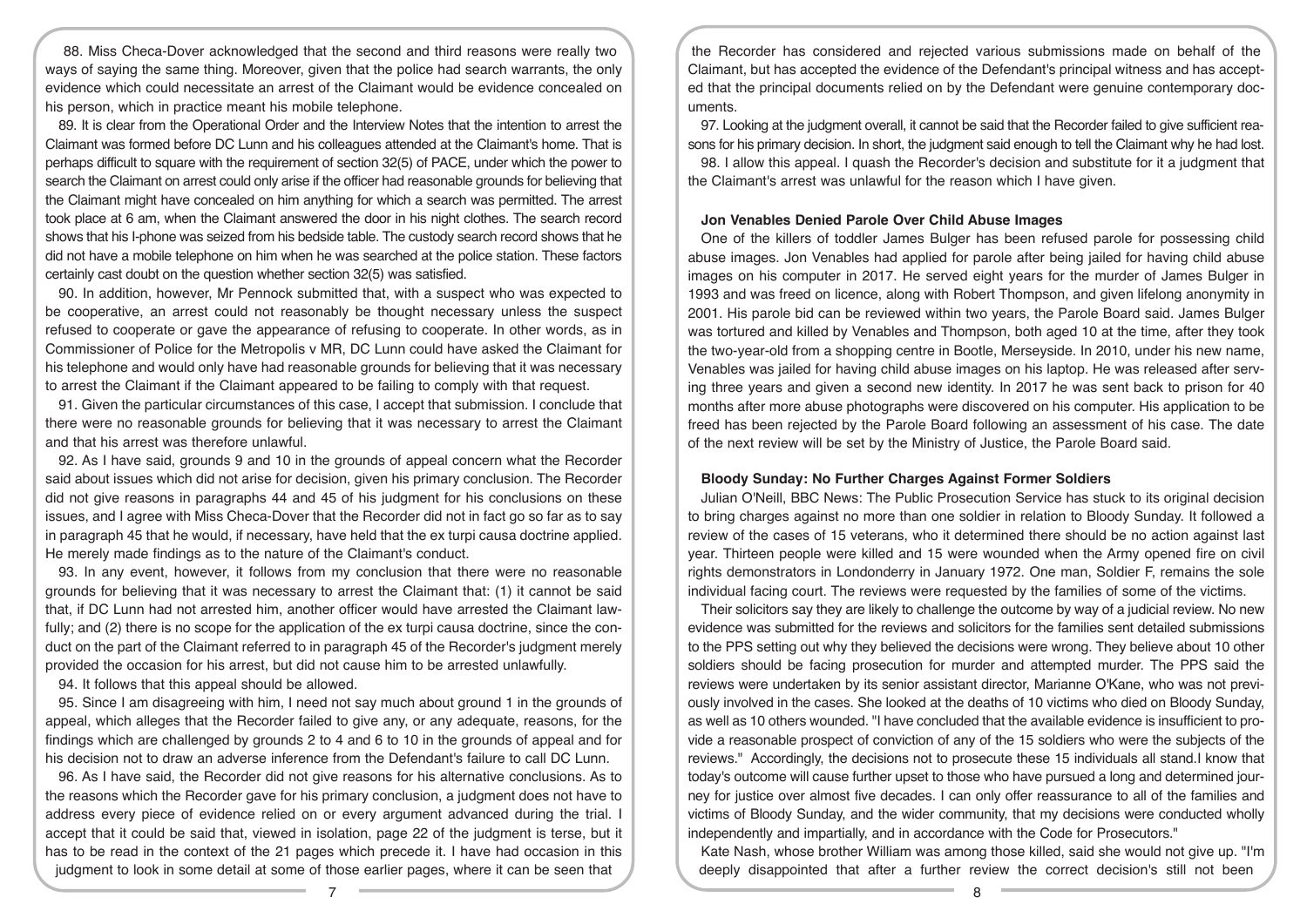reached," she said. "I intend to carry on what I've been doing." Her solicitor Darragh Mackin said they would now be seeking a judicial review of the decision. "The issue of joint enterprise and conspiracy remains entirely up in the air and a decision has allowed to be taken premised on the actions of individuals and soldiers falling between the gaps of the grey area as to who actually fired the fatal shot," he said. "As we all know in the issue of joint enterprise, where two or more individuals act collectively in a specific act, the charge can be brought."

The families also argue Soldier F, as he was known at the Bloody Sunday public inquiry, should be facing more charges. He is to stand trial accused of murdering James Wray and William McKinney in Derry in 1972 and is further charged with five counts of attempted murder. Four of the attempted murder charges relate to the wounding of Joseph Friel, Michael Quinn, Joe Mahon and Patrick O'Donnell. The fifth relates to persons unknown.

## **Bloody Sunday Families Reject Decision to Charge Only One Soldier**

Owen Bowcott, Guardian: The families of those who died in the 1972 Bloody Sunday killings in Derry are to challenge a legal decision not to prosecute any more former soldiers in connection with the shootings. Relatives expressed dismay after a review by the Northern Ireland Public Prosecution Service (PPS), published on Tuesday, confirmed that only one former member of the Parachute Regiment, known as Soldier F, should face charges. Kate Nash, whose brother William was shot dead during the civil rights demonstration 48 years ago, said prosecutors should have considered whether up to 15 soldiers could have been charged under joint enterprise laws.

In March last year, after examining evidence from police inquiries after the Bloody Sunday Inquiry, the PPS announced that only one soldier would be charged. Relatives of the victims then exercised their right for a review of that process. On Tuesday, having carried out an internal reassessment, the PPS upheld the original decision. Marianne O'Kane, a senior assistant director, said: "The available evidence is insufficient to provide a reasonable prospect of conviction of any of the 15 soldiers who were the subjects of the reviews. Accordingly, the decisions not to prosecute these 15 individuals all stand. "I can only offer reassurance to all of the families and victims of Bloody Sunday, and the wider community, that my decisions were conducted wholly independently and impartially, and in accordance with the code for prosecutors." Soldier F is one of the 15 whose cases were reviewed. Kane said: "The prosecution that commenced against him in 2019, which relates to two charges of murder and five charges of attempted murder, continues."

At a press conference in Derry afterwards, Ciarán Shiels, a solicitor, said: "The families are left with no alternative now but to consider judicial review proceedings in the high court in Belfast." A total of 26 unarmed civilians were shot, 14 of whom died, during the protest march against internment without trial. Mickey McKinney, whose brother Willie was shot dead on Bloody Sunday, said: "This is part of a process which will hopefully get us a judicial review and hopefully we will get a result that more soldiers will be prosecuted." John Kelly, whose brother Michael was killed on 30 January 1972 when members of the Parachute Regiment opened fire on protesters, said: "It's been a long road, up to nearly 50 years, we're all getting old, a lot of people are dying but as long as we're able to walk, we'll go after them and we certainly will not stop until we see justice for our loved ones."

Nash said: "The PPS have failed to consider the collective actions of the soldiers, and, instead, allowed each of them to act with impunity based on the fact they cannot be sure which one of the three fired the fatal shots. This is no excuse when all three acted as a joint enterprise in committing murder." The police investigation had failed to consider misconduct within their original investigation, she added. Her solicitor, Darragh Mackin, said: "The concept of joint enterprise is a well-trodden

path. Soldiers are not exempt from this legal principle and as such we have received formal instructions to challenge the decision by the PPS not to prosecute Soldiers J and P for the murder of our client's brother in circumstances in which they acted in a joint enterprise."

The local SDLP MP Colum Eastwood said the PPS decision would cause more pain for those who had endured already endured "unimaginable loss". The Sinn Féin assembly member Martina Anderson condemned it as another "deeply disappointing day for the Bloody Sunday families". But the DUP MP Gregory Campbell told the BBC: "The issue now will be, is there now going to be a judicial review which is going to entail further cost – remember there's already been almost £200m spent on the public inquiry, the most expensive in legal history in the UK.

#### **Data Retention by Metropolitan Police Service of 16 Year-Old Child Unlawful**

The Court on the 24th Setptember. that the retention of data by the Metropolitan Police Service on a 16-year-old child (known as II) from the age of 11 was unlawful and a disproportionate interference with his right to private life; namely, that it was a breach of his Article 8 right under the European Convention on Human Rights, as well as sections 35 and 39 of the Data Protection Act 2018. Whilst the police case was closed in June 2016 due to no counter-terrorism concerns and no evidence of radicalisation, the Metropolitan Police Service nonetheless decided to retain the data. This resulted in the data being held across 10 separate databases, accessible to not only the police, but also local authorities and the Home Office. The Metropolitan Police Service argued that the retention would have "minimal impact" on II, with no prospect of it being shared. However, the Court found that they had "underestimated the impact of the interference with the Claimant's privacy rights entailed in retaining data about his alleged views and statements when he was 11 years old" and went on to conclude that "as long as the Claimant's personal data is retained, he will continue to fear that it may be disclosed to third parties, particularly universities" as there is no guarantee that it would not be disclosed.

This is an important judgment that illustrates the unlawful exercise of police powers under the Prevent Strategy, which has been in existence since 2011. Bharine Kalsi of Deighton Pierce Glynn, solicitor for the Claimant, said: "The Court today has found that there was 'no policing purpose' for the retention of data concerning II; data which alludes to radicalisation, but which our client has always maintained is untrue. Today's judgment means this data will no longer cast a worrying shadow over II's bright future, particularly as there was no guarantee that it would not be shared with other organisations and institutions. It is now time for the authorities to look at their exercise of power under the Prevent Strategy, which continues to unjustly target innocent individuals, in particular children from the Muslim community by wrongly labelling them as extremists."

## **Deaths From Natural Causes in English and Welsh Prisons 'Unacceptably High'**

JamieGrierson, Guardian: The number of deaths from natural causes on the prison estate is "unacceptably high", a watchdog has warned, urging ministers to do more to allow inmates to be allowed out to die. The average age of an inmate dying a "natural death" is 56, compared with 81 in the general population, the Independent Advisory Panel (IAP) on Deaths in Custody said. The number of such deaths in prison has also increased from 103 in 2009 to 179 in 2020, the panel said in a letter to justice and health ministers in which they called for improved access to healthcare for inmates to avoid preventable deaths. Along with the Royal College of Nursing, the panel has made recommendations including overhauling the compassionate release process, and ensuring prisoners can attend all medical appointments in the community by making an escort available.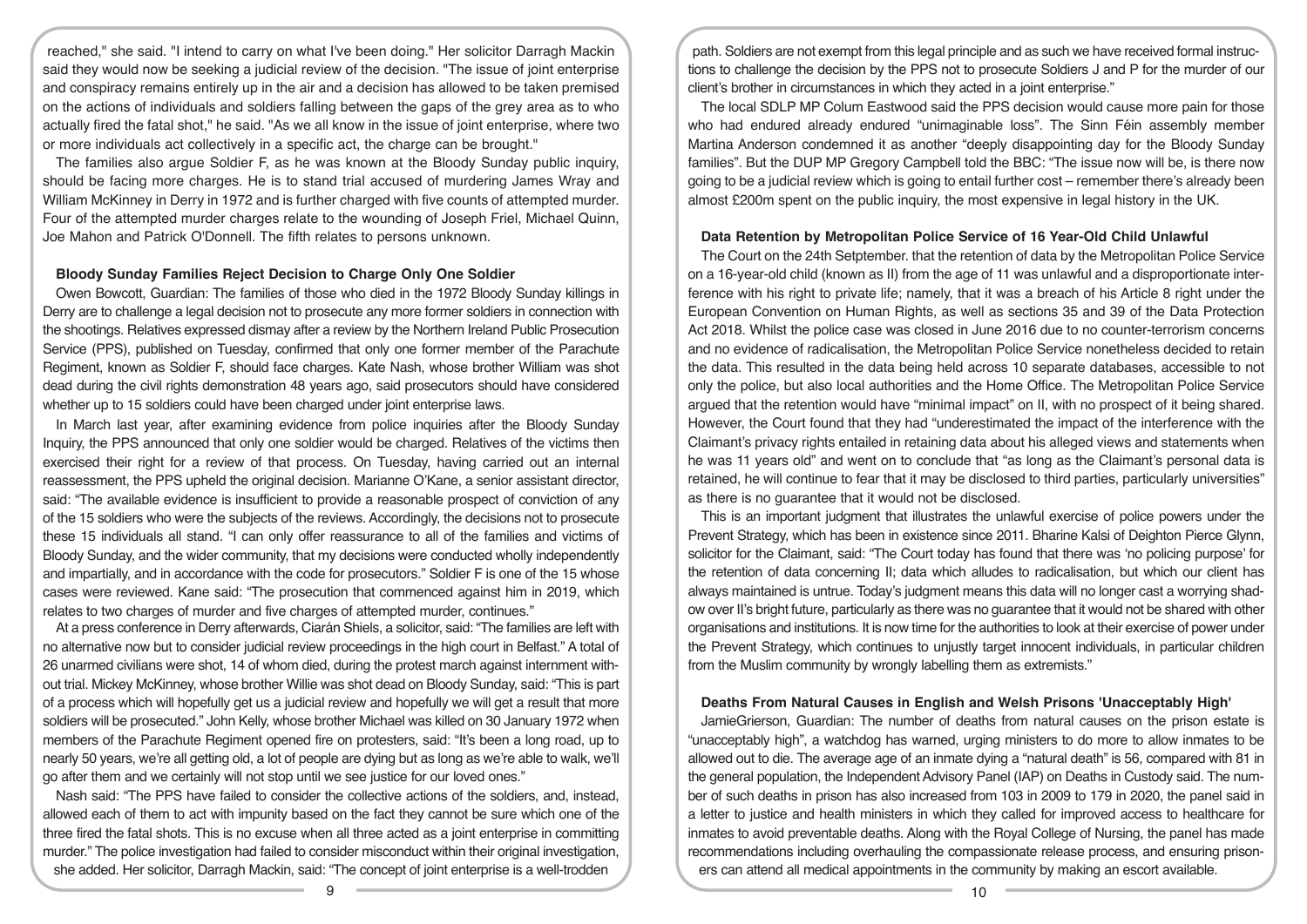Juliet Lyon, chair of the IAP, said that many so-called natural deaths in prison "can and should be avoided"and that end-of-life care needed to be "managed with dignity and compassion". "During Covid-19, the struggle to identify prisoners who, for clinical reasons, would have been shielded in the community and the failure to effect safe temporary release for all but a few, has thrown the challenges presented by the poor health of the prison population into sharp relief," she said. There are around 79,000 prisoners in England and Wales. At the start of the pandemic up to 1,000 people in custody were identified as medically vulnerable and thereforeeligible to be considered for temporary compassionate release. To date, fewer than 60 have been safely released under this scheme.

The RCN and IAP have written to Lucy Frazer, the prisons minister, and Nadine Dorries, minister for patient safety, suicide prevention, and mental health. Other recommendations to reduce natural deaths in prison include improving the transfer of information when someone enters and leaves custody to ensure their care continues, and providing specialist services for prisoners with long-term conditions such as cancer or dementia with an appropriate workforce. Ann Norman, the RCN's professional lead for criminal justice, said: "We are seeing a growing number of natural deaths in custody and this has now reached an unacceptably high level. "These deaths may be prevented if there is adequate care, particularly for those prisoners with long-term chronic conditions. The government must act now to make sure that prisoners' health is properly managed, as it would be in the community." A government spokesperson said: "An ageing prison population poses particular challenges and we are developing a strategy that specifically addresses the needs of this group."

## **Thousands of Women Pointlessly Arrested Every Year, Say MPs**

Kaya Kannan, Justice Gap: Women suffering from poverty, mental health illnesses and victims of domestic and sexual abuse are being arrested unnecessarily and criminalised, according to MPs. The All Party Parliamentary Group on Women in the Penal System (APPG) published a report arguing that police resources were being 'wasted' as women were inappropriately held in custody before being released without being charged. The study drew on data from five police forces in the UK covering 600 arrests of women which found 40% of arrests resulted in no further action. It cited examples of women being arrested for non-violent offences including a woman arrested for begging outside a supermarket and another woman for repeatedly walking into a main road.

Almost 100,00 arrests of women were made during the year in 2019. Out of 43,000 arrests for alleged violent offences, 19,000 led to no further action being taken, the APPG report finds. The report found that many of the women who were arrested were victims in a domestic abuse incident. Almost three-quarters of the women arrested were previously known to the police due to being victims of sexual violence. The report stated that forces do not always have to arrest in situations like these, and that positive action should be taken, such as finding alternative accommodation or a safe place for the woman to go. You can read the report on the website of the Howard League for Penal Reform.

'Forces should investigate whether the duty to take positive action in alleged domestic violence incidents is unnecessarily driving up arrests of women,' the APPG said. 'Officers do not have to arrest and can take alternative positive action, such as finding somewhere safe for the woman to go, where she is not in the same house as the other party.' The MPs noted arresting such women does not solve the problem and, in some instances, might 'even drive women further into the criminal justice system if they end up with fines which they have no means to pay'.

The report found that women's centres were 'key' in delivering gender-specific services for women but provision was a 'postcode lottery'. Police forces such as Avon and Somerset, Surrey, Thames Valley and West Yorkshire had developed close links with their local

women's centres and were diverting women there for assessment and support. 'But, in some areas of the country, there were either no local women's centres or police officers were unaware of the services offered,' the group said.

The APPG's co-chair Jackie Doyle-Price MP said 'diverting women to support services instead of arresting them was 'a smarter use of police resources that helps to reduce crime'. There have been findings where other police forces diverted distressed women to women's centres and this has been a better use of time. However, the report also found that in some areas of the UK, there were either no women centres local to police forces or the forces and officer were not aware of the services offered.

# **CCRC Refer Sexual Assault Conviction of Ahmed Mohammed**

The Criminal Cases Review Commission has referred the sexual assault conviction of Ahmed Mohammed.In February 2004, at Kingston-upon-Thames Crown Court, Mr Mohammed was convicted of indecently assaulting two women in separate incidents in Tooting, South London, in the summer of 2001. Mr Mohammed denied having anything to do with the indecent assaults. The central issue in proceedings against Mr Mohammed was whether or not he had been correctly identified as the attacker.

In 2002, a jury decided that, because of mental health issues, Mr Mohammed was not fit to plead in a full criminal trial. A trial of the facts was therefore held in which Mr Mohammed played no active part. In spite of alibi testimony from a member of Mr Mohammed's family, the jury in the trial of the facts concluded that he had carried out the indecent assaults. The judge made a hospital order, with restrictions under s41 of the Mental Health Act 1983. The effect of that order was to have Mr Mohammed detained in hospital. His name was also added indefinitely to the Sex Offenders Register.

Mr Mohammed's legal representatives applied to the Court of Appeal for leave to appeal against the verdict in the trial of the facts, but the application was refused. In 2004, when Mr Mohammed's mental health had improved, he faced a full criminal trial for the offences. He pleaded not guilty but was convicted. The judge imposed another hospital order with restrictions. No attempt was made to appeal against the conviction.

In 2017 Mr Mohammed applied to the CCRC for a review of the jury's finding at the trial of the facts in 2002. The CCRC began a review of that finding. At that stage, the CCRC had not been informed that the trial of the facts in 2002 had been followed by the full criminal trial and conviction in 2004. In 2019, when it became clear that a subsequent criminal conviction had superseded the finding at the trial of the facts, the CCRC focussed its attention on the conviction at the full trial.

During its review the CCRC used its section 17 powers extensively to obtain material from the police, the Crown Court, the Court of Appeal, National Offender Management Service (NOMS), NHS records and the Forensic Archive. The Crown Prosecution Service no longer had any papers and the defence solicitors had gone out of business and their files destroyed.

The CCRC contacted members of Mr Mohammed's family as well as defence counsel in both the 2002 trial of the facts and the 2004 full trial, but details about the investigation and proceedings, and particularly the full trial, were scarce. The CCRC also explored forensics in the case. Neither the police nor the Forensic Archive had retained any objects relating to the offences, such as a mobile phone which had featured in the police investigation and been swabbed for DNA but produced no usable evidence. However, the CCRC identified a potential forensic opportunity in using modern DNA techniques, if any samples extracted from the swabs had survived even though the phone itself had not.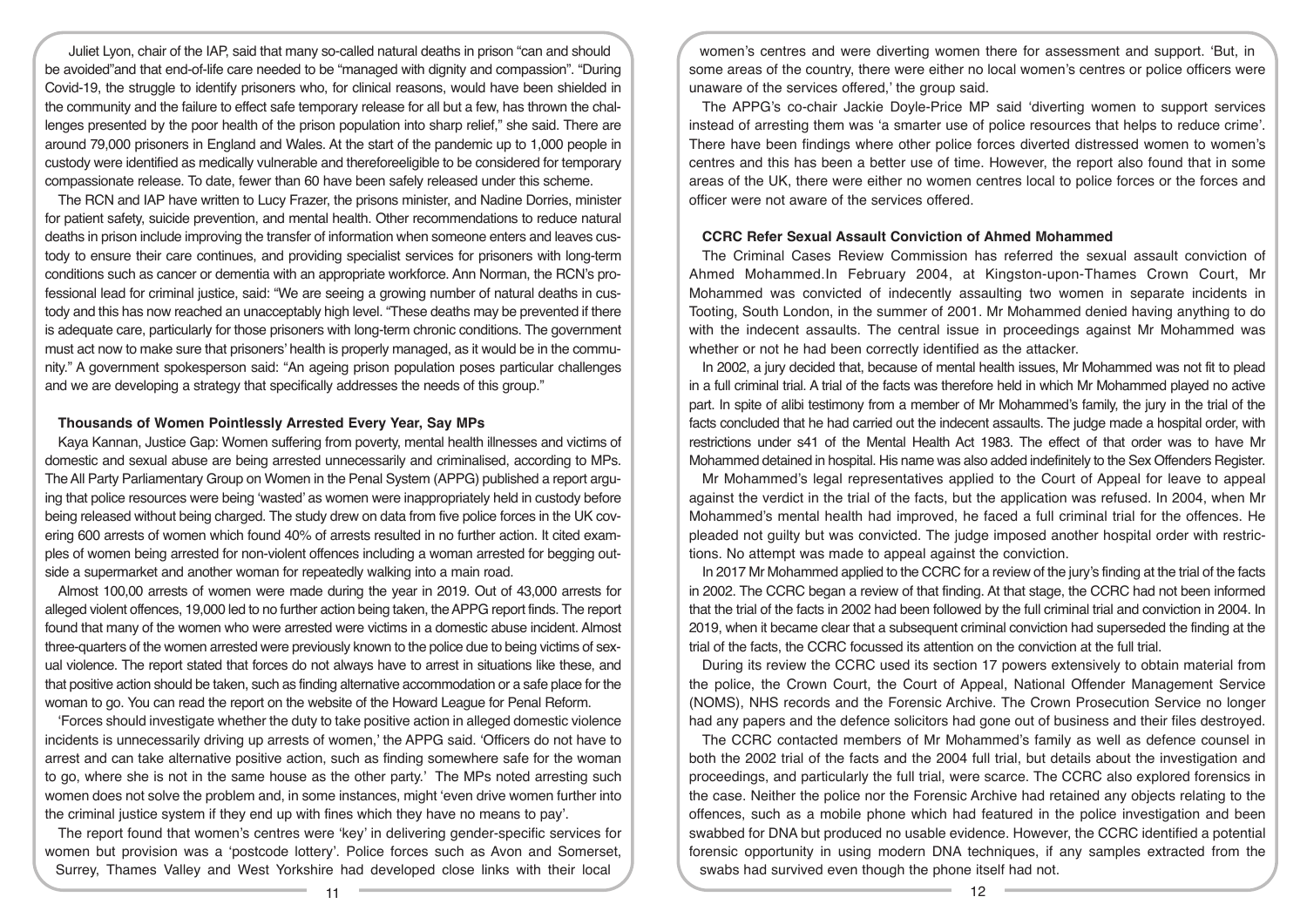The Forensic Archive did locate the samples and the CCRC arranged for DNA testing. The test yielded one male DNA profile, which was submitted for a one-off speculative search of the National DNA Database. The search yielded one good match with an SGM+ profile on the DNA database. When the CCRC investigated that person's background, it was found that he had been local to the area in which the attacks occurred. Further, contemporary police records suggested that he was a good match, and arguably a better match than Mr Mohammed, for the descriptions that the victims had given of the offender. He also had a conviction for a different kind of sexual offence committed in Tooting in 2003.

It should be stressed that the new DNA evidence found by the CCRC does not prove that this man committed these or any offences. However, the CCRC has reached the conclusion that the new information in relation to the DNA extracted from the mobile phone, and around the identification of Mr Mohammed as the attacker, raises a real possibility that the Court of Appeal will now quash his conviction. Accordingly, the CCRC has referred the case for appeal.

#### **Court Dismisses Appeal Against Downstream Monitoring Of Police Interviews**

Downstream monitoring - Suspects and their legal representatives must be made fully aware if remote monitoring of the interview is to take place. The following minimum standards apply, in accordance with Home Office Circular 50/1995 Remote Monitoring of Interviews with Suspects (as agreed between ACPO and the Law Society): • the remote monitoring system should only be able to be operational when the tape recorder has been turned on  $\cdot$  a light, which automatically illuminates upon activation of remote monitoring, should be visible to all in the interview room • all interview rooms with remote monitoring equipment should prominently display a notice referring to the capacity for remote monitoring and to bring attention to the fact that the warning light will illuminate to signify that remote monitoring is taking place • at the beginning of the interview, the contents of the notice must be explained to the suspect by the interviewing officer (the explanation itself should be recorded on the tape) • the suspect's custody record should include reference to the fact that an interview, or part of an interview, was remotely monitored. It should include the names of the officers monitoring the interview and the purpose of the monitoring, ie, for training or to assist with the investigation.

Summary of Judgment: The Divisional Court today, Wednesday 30th September, dismissed an appeal against the downstream monitoring of police interviews concluding that a Position Statement issued by the Association of Chief Police Officers had given the necessary quality of law to give rise to foreseeability in respect of the practice. Risteard O'Murchú and Arlene Shannon ("the applicants") were arrested in connection with criminal offences. In each case the investigating officer indicated that it was proposed that there should be downstream monitoring ("downstreaming") of their interview as a result of which persons who were not in the interview room would both see and hear what was occurring. No additional recording of the interview was involved in this process. The applicants were both concerned that other people could be viewing or listening and both claimed they had previously been approached about becoming an informant. In each case their solicitor contended that downstreaming was not in accordance with law. As a result of that objection judicial review proceedings were lodged although the PSNI ("the respondent") decided to proceed with the interviews without downstreaming.

Codes of Practice relevant to interviews: Articles 60 and 60A of the Police and Criminal Evidence Order 1989 ("PACE") impose a duty on the Department of Justice to issue a code of practice in connection with the tape-recording and visual recording with sound of inter-

views of persons suspected of the commission of criminal offences which are held by police officers at police stations. Article 65 of PACE requires the Department to issue codes of practice in respect of the arrest, detention and questioning of persons by police officers. The codes deal with some aspects of what happens in the interview room and the arrangements for the retention of the recordings. The codes of practice do not touch upon downstreaming. The relevant codes under PACE and the Terrorism Act 2000 provide that before the interview commences each interviewer shall identify themselves and any other persons present to the interviewee. Code E provides that access to interview recordings must be strictly controlled and monitored to ensure that access is restricted to those who have been given specific permission to access materials for specified purposes when this is necessary. That includes police officers and prosecution lawyers as well as persons interviewed if they have been charged or informed they may be prosecuted. In England and Wales the Home Office updated its codes of practice following a statutory consultation process in 2018. Code E 2018 relates to the audio recording of interviews and contains the provisions relating to the use of remote monitoring.

Policy and Guidance: The respondent indicated that downstream monitoring has been used by police forces in the United Kingdom since the 1990s. The Court referenced the development of the policy and guidance in paragraphs [8] to [11] of its judgment. It noted that the Association of Chief Police Officers of England and Wales and Northern Ireland ("ACPO"), now known as the National Police Chief's Council, issued a position statement entitled "The remote monitoring of suspect interviews" setting out guidance on remote monitoring of interviews. It was noted that remote monitoring can improve the quality of an investigative interview and should be viewed as an essential when investigating major crime and an integral component part of any suspect interview strategy. The decision to remotely monitor an interview should be made by a senior investigating officer. The fact that an interview or part of an interview was to be remotely monitored should be recorded in the suspect's custody record which should also state the purpose of the monitoring and the names of everyone monitoring it. The College of Policing first published guidance on investigating interviewing in October 2013 and has continued to modify it up to 18 March 2019. It includes guidance on downstream monitoring.

Reasonable expectation of privacy: It was argued by the applicants that each had a reasonable expectation of privacy in respect of the conduct of the interviews. It was further submitted that the downstreaming and monitoring of their interviews was not in accordance with law. The Court said there was a distinction between this jurisdiction and England and Wales where the Home Office had updated Code E to provide the necessary legal basis. The respondent argued that the applicants could not establish a reasonable expectation of privacy relating to the use or intended use of downstream monitoring because each was already held in a custodial environment where CCTV monitoring and recording applied throughout the periods of detention. No challenge was made to that CCTV monitoring and recording and the only persons to use downstream monitoring or intending to do so did so with the intention of monitoring the respective interviews. All had direct professional involvement in the investigations and would in any event have been lawfully entitled to examine the content of those interviews.

The Court considered the reasonable expectation of privacy test in paragraphs [14] to [21] of its judgment. The first question is to determine whether a reasonable expectation of privacy is established. If there could be no reasonable expectation of privacy, or legitimate expectation of protection, it would be hard to see how there could nevertheless be a lack of respect for Article 8 rights. The Court agreed that the question of engagement is different from the issue of justification and said the authorities remind the court not to confuse these separate issues. It